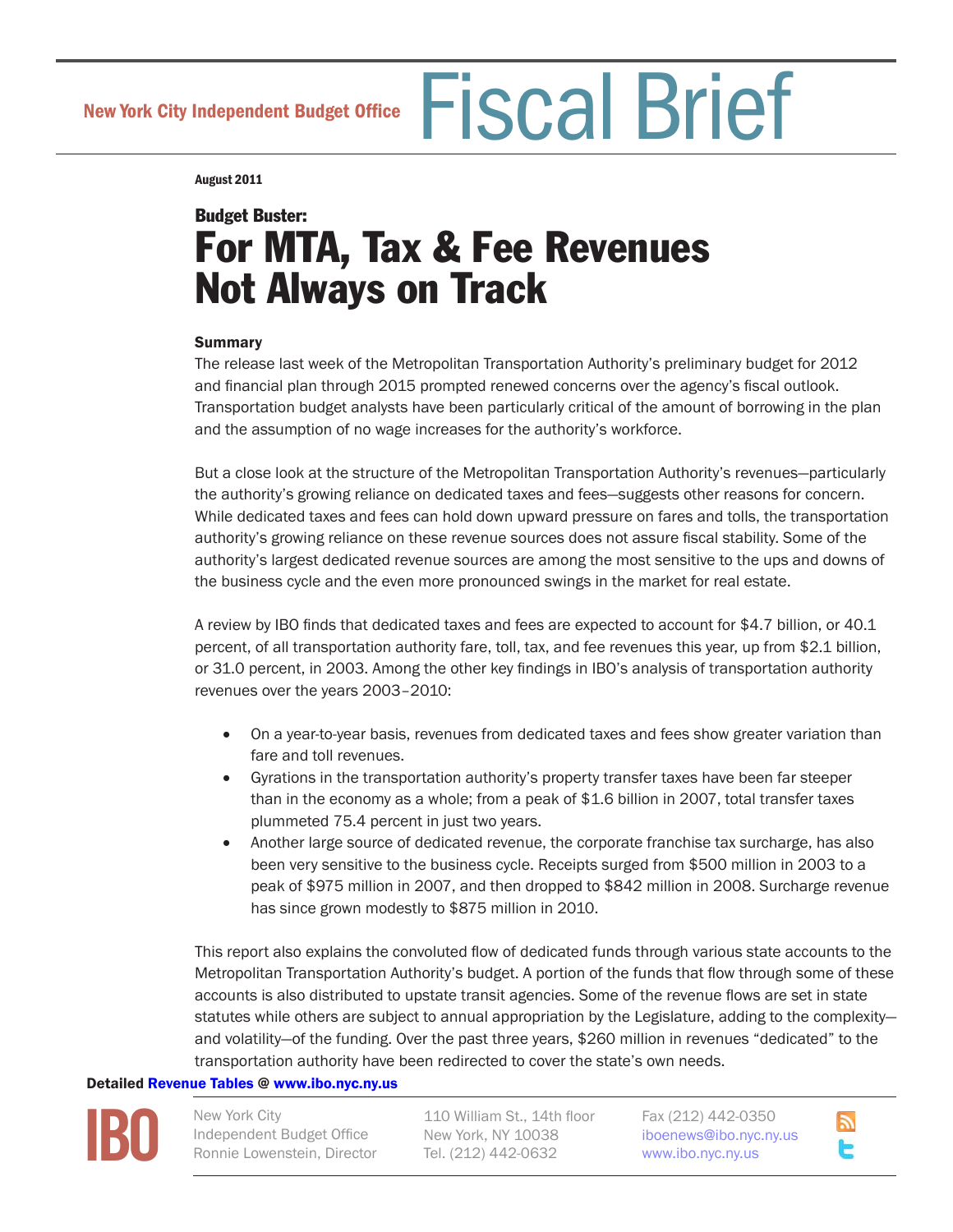#### A Growing Reliance on Dedicated Taxes and Fees

With the Metropolitan Transportation Authority (MTA) facing a large budget shortfall in 2009, the state Legislature enacted a special payroll tax as well as several additional charges such as a 50-cent fee on taxi rides and dedicated these new revenues to the transportation authority. It was not the first time policymakers had taken this approach to bailing out the MTA. Over the past few decades, Albany officials have dedicated a growing list of taxes and fees to help the MTA pay for its capital needs and fill holes in its operating budget.

As the list of dedicated taxes and fees has grown, the transportation authority has become increasingly dependent upon these revenues. In 2010, dedicated revenues totaled \$4.4 billion, or 40.4 percent, of the agency's total revenues from fares, tolls, taxes, and fees—the authority's major sources of funds (the MTA also gets revenues from rent, advertising, concessions, and other sources). That share represents growth of nearly 10 percentage points over the share from dedicated taxes and fees collected in 2003, when dedicated revenues accounted for \$2.1 billion, or 31.0 percent, of total MTA revenue.

For 2011, the MTA's current fiscal year (which corresponds to calendar years), the authority anticipates revenues of \$4.7 billion from the dedicated taxes and fees that it draws on to support its operations and debt service





expenses—6.0 percent more than last year. Dedicated taxes and fees are expected to account for 40.1 percent of the MTA's total revenue from fares, tolls, taxes and fees.

Despite this growing reliance, dedicated revenues do not assure stable funding. Some of the largest dedicated revenues—the property transfer taxes being a prime example—have proven quite volatile, rising and falling to unexpected highs and lows with the business cycle. The new payroll mobility tax, which legislators anticipated would be the largest single source of dedicated funds, fell far short of expectations in 2009, the first year it was collected. In addition, the dedication of some of the taxes and fees is subject to annual appropriation by the Legislature, meaning just how much is actually dedicated is not a sure thing. Over the past three years, \$260 million in revenues "dedicated" to the MTA have been redirected to cover the state's own needs.

To gauge the Metropolitan Transportation Authority's reliance on dedicated revenues and compare the volatility of these revenues with fares and tolls, IBO examined MTA financial plans from 2003 through 2010—the years for which the MTA has made its financial plans publicly available and began providing details on each of the taxes. IBO's review of the MTA's funding is limited to state-levied dedicated tax and fee revenues, fares, and tolls. Our analysis does not include certain other state and local subsidies not derived from dedicated taxes or fees, such as funds for maintaining commuter rail stations.

#### A Complex Flow of Funds

More than a dozen taxes and fees serve as the source of dedicated revenues to the MTA. Six taxes account for the majority of dedicated revenues: the payroll mobility tax,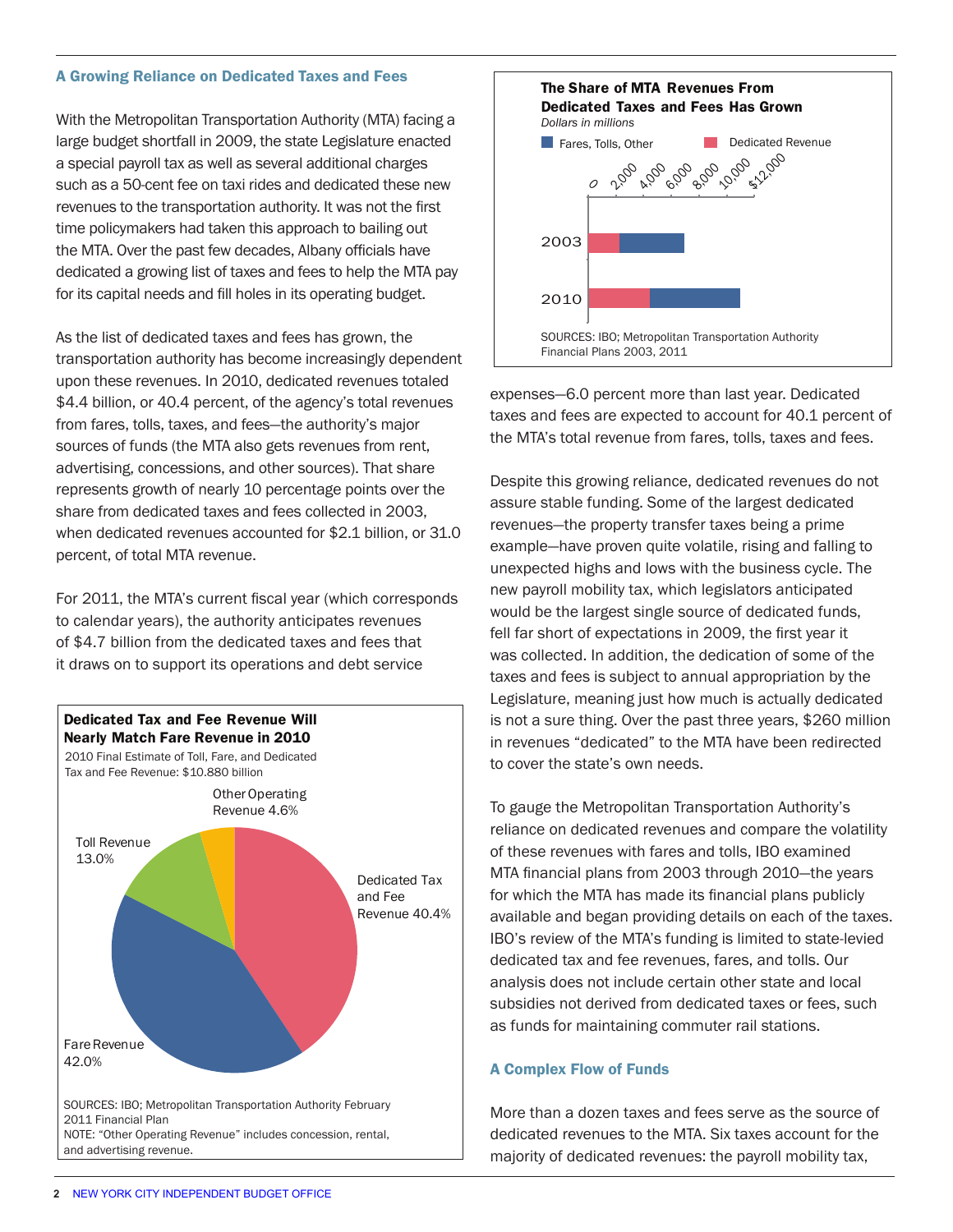corporate franchise tax surcharge, MTA district sales tax, petroleum business taxes, and property transfer taxes (mortgage recording tax and the so-called urban taxes comprised of separate mortgage recording and transfer taxes in New York City). In 2010, these taxes together accounted for an estimated \$3.8 billion—86 percent of dedicated tax and fee revenue, or 35 percent of combined fare, toll, and dedicated revenues. Several smaller taxes and fees also contribute to the MTA's coffers: MTA Aid Trust Account taxes and fees (such as the charge on taxi rides and a surcharge on car rentals), motor vehicle fees, motor fuel taxes, and corporate franchise taxes on transportation and telephone transmission. In 2010, these taxes totaled an estimated \$620 million—14 percent of the dedicated taxes and fees and 5.7 percent of combined fare, toll, and dedicated revenue. (For more details on the individual taxes and fees, see sidebar on [pages 8–9](#page-7-0).)

*Divvying Up the Dedicated Dollars.* All of these dedicated revenues do not flow directly to the MTA. They reach the MTA or its subsidiaries such as MTA New York City Transit, MTA Bus, or MTA Long Island Rail Road, after flowing through a Byzantine system of accounts that are also used to direct a portion of the funds to upstate transit agencies. The share of funds distributed from these accounts to the MTA, its subsidiaries, and upstate transit agencies is determined in two ways. Some of the transfers are set in state statutes, while others are subject to annual appropriations by the Legislature.

The flow of dedicated taxes and fees starts with the state depositing the revenues in two main accounts the Dedicated Funds Pool and the Metropolitan Mass Transportation Operating Assistance Account (MMTOA). From there the money flows into many accounts that provide support to the MTA and other state transportation systems.

The Dedicated Funds Pool is supported by shares of petroleum business tax collections along with motor vehicle fuel taxes and vehicle fees. $1$  The shares of these taxes and fees are defined in state statutes. For example, according to statute 54.5 percent of vehicle registration fees, 50 percent of the gasoline motor fuel tax, and all of the diesel motor fuel tax flow to the Dedicated Funds Pool. Also by statute, 37 percent of the funds collected in the Dedicated Funds Pool are allocated to the Mass Transportation Trust Fund. The other 63 percent of Dedicated Funds Pool revenue flows to the state's Highway and Bridge Trust Fund. Most transportation trust fund revenue is allocated by legislative appropriation to

another fund, the MTA Dedicated Tax Fund, which provides debt service payments for Dedicated Tax Fund Bonds. Additionally, state law requires that a portion of the dollars in the trust fund be directed to upstate transit entities. Any Metropolitan Transportation Trust Fund revenue left over after debt service is paid is allocated by statute to the transit and commuter systems: 85 percent flows to the subway and bus systems and 15 percent flows to MTA Long island Rail Road and Metro-North Railroad.

The flow of dollars from the Metropolitan Mass Transportation Operating Assistance Account, which is funded by a statutory share of the basic petroleum business tax (the basic tax), the corporate franchise tax surcharge, MTA district sales tax, and corporate franchise tax on transportation and telephone transmission, is also multilayered. Money from the account is allocated to upstate transit entities by statute and to the Dedicated Tax Fund, Transportation District Account, and MTA Long Island Bus by separate appropriations. Of the \$1.6 billion budgeted for distribution from MMTOA in 2010, \$1.3 billion—81.8 percent—flowed to the Dedicated Tax Fund. The Transportation District Account, which helps pay operating expenses of the authority's subway, bus, and commuter railroads through the Section 18-b program (see sidebar on [page](#page-3-0) 4) received \$190 million, or 11.8 percent. Upstate transit entities received \$57 million, or 3.6 percent, and \$45 million flowed to MTA Long Island Bus, or 2.8 percent.

MTA Bus also receives an appropriation of MMTOA funds, but the money reaches the bus company through a different route compared with MMTOA appropriations to transit system accounts and MTA Long Island Bus. MTA Bus funds appropriated from MMTOA are paid directly to New York City in order to partially offset the city's cost of paying the operating deficit of MTA Bus: the difference between the operating expenses of MTA Bus and the bus company's revenues. The city has covered the operating deficit of MTA Bus since 2004, the year MTA Bus was established, as part of an agreement with the MTA. Funds from MMTOA are combined with the cash provided from the city's coffers and the total amount is reported by the MTA as "City Subsidy to MTA Bus Company" in the MTA's financial plans. In 2010, the MTA estimated that the total subsidy paid by the city to MTA Bus, including payments from MMTOA and the city, was \$343 million.<sup>2</sup>

Even after budgeted distributions are made from MMTOA to the Dedicated Tax Fund, Transportation District Account, and upstate transit entities each year, the account's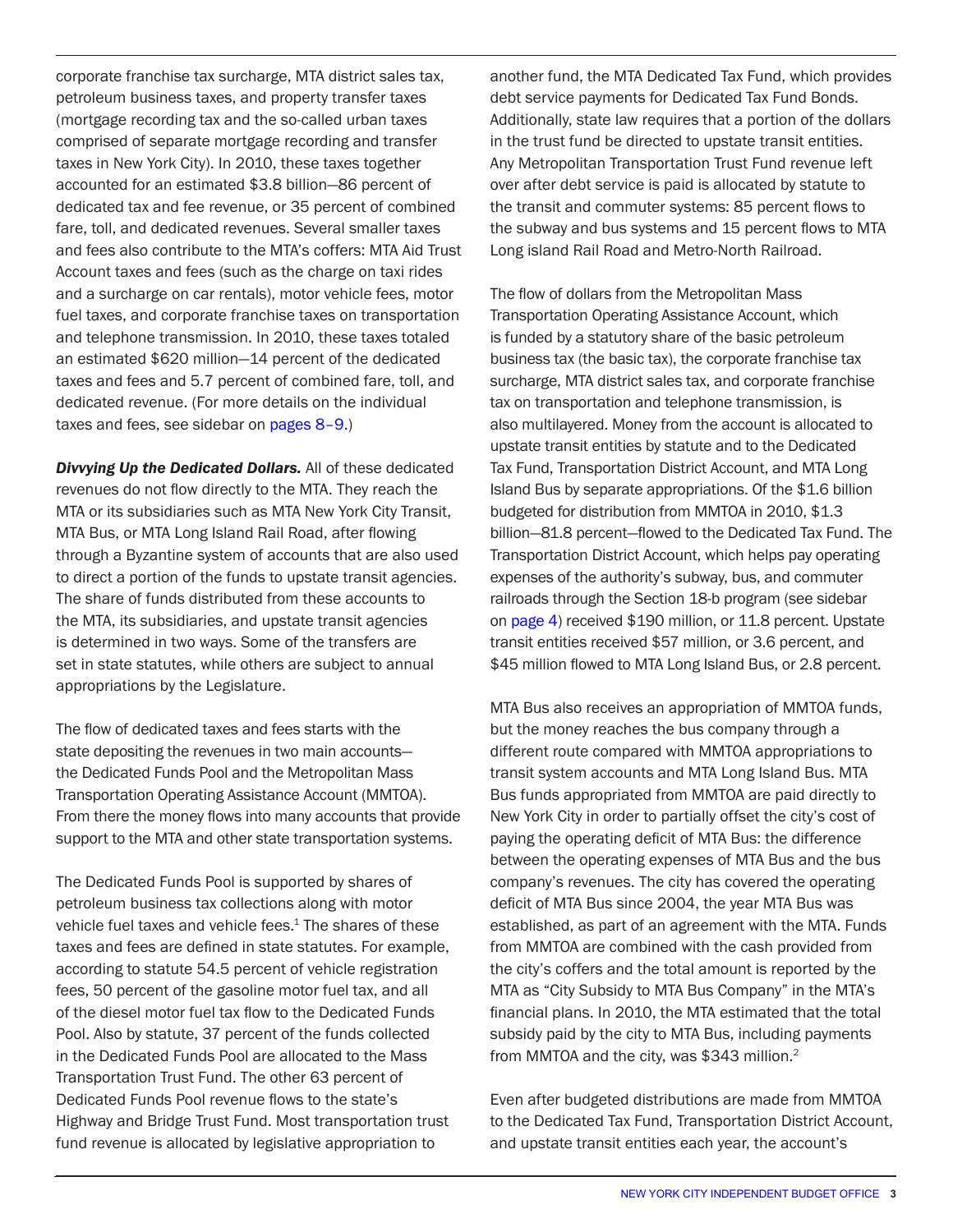<span id="page-3-0"></span>balance, according to the MTA's financial plans, is positive at year-end. The timing of the state's deposits in MMTOA explains why the account appears to have a surplus of cash. Each year MMTOA receives deposits of dedicated tax and fee receipts from the state in the second, third, and fourth quarters *as well as* a full advance of tax and fee receipts from the first quarter of the following year in the fourth quarter of the current year. For this reason MMTOA's balance is positive at year-end even after the

## A Glossary of Dedicated Transportation Revenue Accounts

*Dedicated Funds Pool.* The Dedicated Funds Pool receives deposits of most of the petroleum business taxes and a large share of the motor fuel taxes and motor vehicle fees collected by the state. The Dedicated Funds Pool was established in 1991 as part of a broad effort by the state Legislature to continue capital investment in the state's transportation infrastructure. Previously, the MTA received direct capital grants from the state to finance infrastructure development. By statute, 37 percent of the funds collected in the Dedicated Funds Pool are allocated to the Mass Transportation Trust Fund. The other 63 percent of Dedicated Funds Pool revenue flows to the Highway and Bridge Trust Fund.

#### *Metropolitan Mass Transportation Operating Assistance*

*Account.* This account pools revenue collected from the corporate franchise tax surcharge, MTA district sales tax, the basic petroleum business tax (the basic tax), and corporate franchise tax on transportation and telephone transmission. The account was established in 1980 by State Finance Law 88-a to fund the operating expenses of all the different MTA subsidiaries (from MTA New York City Transit to MTA Metro-North Railroad) and to service the MTA's tax revenue backed bonds if Mass Transportation Trust Fund deposits are insufficient. Funds flow from the account to upstate transit systems according to statute and to the Dedicated Tax Fund, MTA Long Island Bus, and MTA Bus by appropriation.

*Mass Transportation Trust Fund.* This fund receives 37 percent of the taxes and fees deposited in the Dedicated Funds Pool according to statute. The trust fund was established in 1991 along with the Dedicated Funds Pool. For 2010, the MTA estimates that 92 percent of trust fund revenue flowed to the Dedicated Tax Fund for the purpose of paying debt service on Dedicated Tax Fund Bonds with the balance going to upstate transit entities.

MTA completes its budgeted allocations. The MTA receives little or no deposits into MMTOA for the first quarter of each year. (For more details on the dedicated pool, transportation operating, and other accounts, see sidebar on this pag[e.\)](#page-7-0)

Not all of the dedicated revenues are distributed in such a convoluted way. Property transfer tax revenues are allocated directly to the MTA's administrative headquarters

*MTA Finance Fund.* The MTA Finance Fund, which was introduced in 2009, is funded by the payroll mobility tax—a 34 cent per \$100 payroll tax applicable to nearly all private- and public-sector employers operating within the area served by the MTA in New York. This revenue may be used to service MTA debt and pay operating expenses of the MTA and its related entities.

*MTA Aid Trust Account.* The MTA Aid Trust Account, also introduced in 2009, is funded by supplemental motor vehicle license and registration fees, a supplemental car rental fee, and a 50 cent charge on taxi rides within the MTA district. These taxes and fees may be used to pay debt service on MTA Bridges and Tunnels' debt or to help pay the MTA's operating expenses, depending on the authority's needs.

#### *Transportation District Account (Section 18-b*

**Program).** The Transportation District Account receives legislative appropriations for the Section 18-b program, which helps pay for the operating expenses of the MTA's subway, bus, and commuter railroad systems. The Transportation District Account was created in 1975 in anticipation of continuing operating deficits of the state's mass transportation systems. The program is administered by the New York State Commissioner of Transportation. The vast majority of the state's Section 18-b deposits into the Transportation District Account come from specific annual legislative appropriations from MMTOA and a small amount comes from the state's General Fund. Payments from the Transportation District Account to the authority and its related entities occur on a quarterly basis. In 2010, the MTA estimates that New York City Transit and Staten Island Railroad received \$157 million, or 82.8 percent of appropriations from MMTOA deposited in the Transportation District Account, the commuter railroads received \$29 million, or 15.3 percent, and Long Island Bus received \$4 million, or 1.9 percent.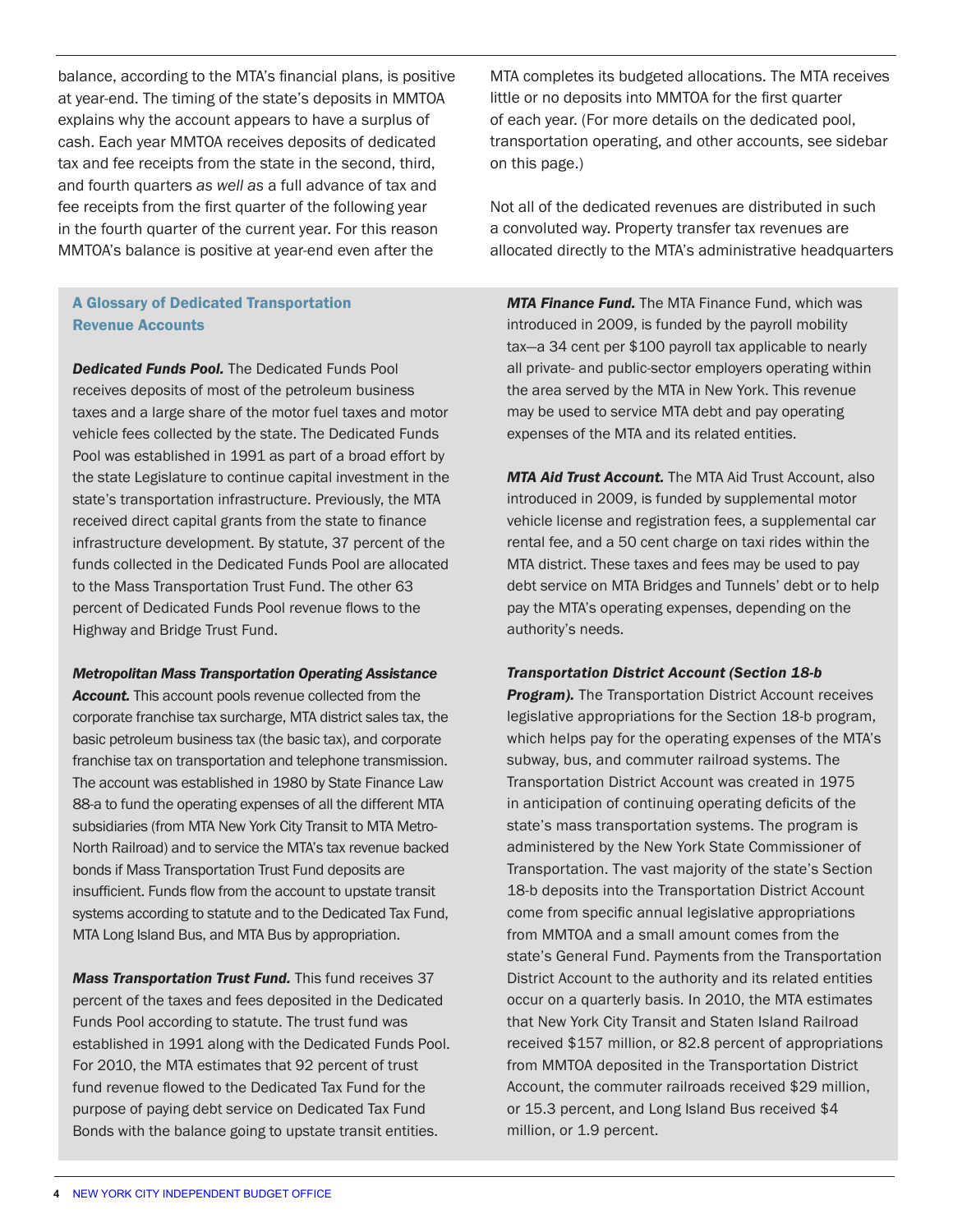<span id="page-4-0"></span>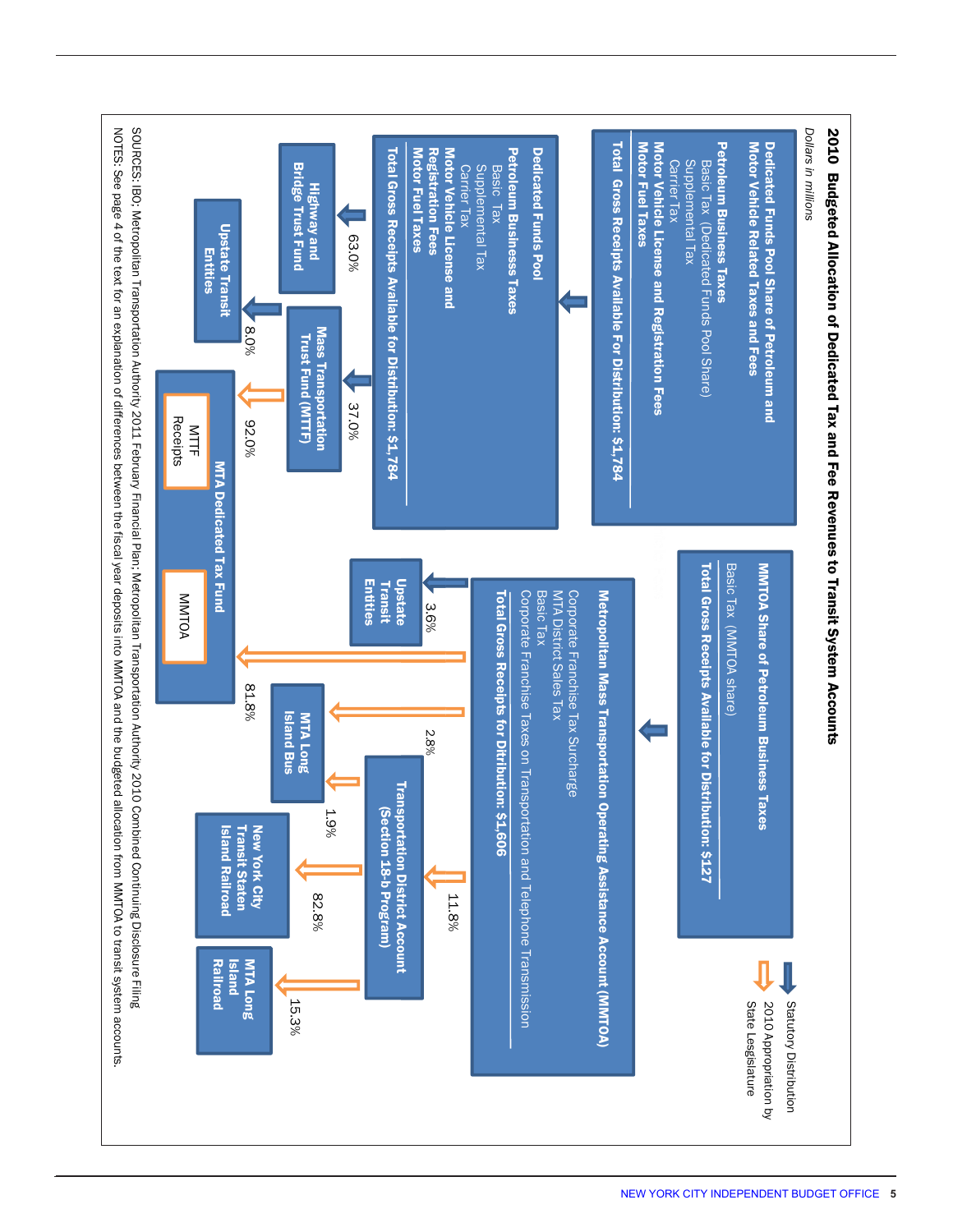and to MTA New York City Transit. The payroll mobility tax and MTA Aid Trust Account revenues are deposited in separate accounts for operating and capital finance purposes, depending on the authority's needs.

### Comparing Volatility: Dedicated Revenues vs Fares and Tolls

Following the revenue streams from the various state accounts to the MTA's budget can be a challenge. Knowing how much revenue to anticipate from these sources adds another layer of complexity.

From one year to the next, the dedicated tax and fee revenues have been more volatile—exhibited greater change from year to year—than fare and toll revenues. Over the years 2003 through 2010, fare and toll revenues continually increased, even through the recession. But over the same period dedicated tax and fee revenues rose and fell precipitously, with some of the largest revenue sources having the widest swings.

While fare and toll revenues are affected by changes in transit rider and commuter volumes, these revenue sources have typically held fairly steady even in economic downturns by tourism and residents who continue to use the system to get around town. In contrast, dedicated tax and fee collection levels are closely associated with the economic conditions in the region. Also, the state Legislature may affect funds made available to the MTA by changing either statutory determinations of the amounts of dedicated taxes and fees flowing to transit system



accounts or though annual appropriations of taxes and fees from the Dedicated Funds Pool and MMTOA.

**Fares and Tolls.** Although transit ridership declined in 2003 due to the poor regional economy, revenue increased following increases in fare and toll rates.<sup>3</sup> The base rate of subway fares rose from \$1.50 to \$2.00—a 33.3 percent hike—and commuter railroad fares and bridge and tunnel tolls were also increased. As a result, fare receipts rose 15.7 percent to \$3.3 billion and toll receipts rose 9.5 percent to \$1.0 billion. The

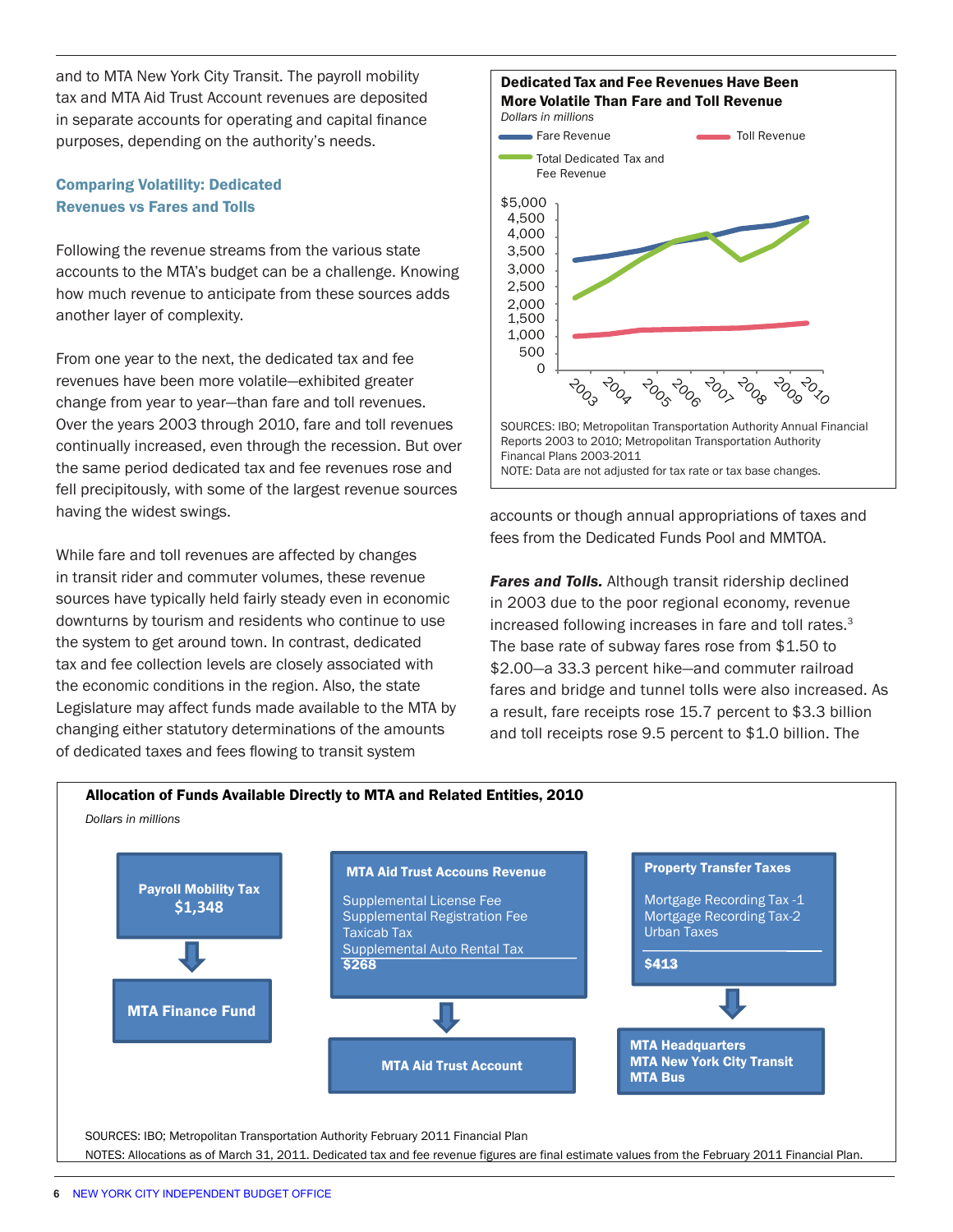

MTA estimates that had fare and toll rates remained unchanged and transit ridership experienced the same decline, fare revenue would have grown 3.1 percent to just under \$3.0 billion in 2003 while toll revenue would have declined 4.3 percent to \$893 million. Fueled by increased transit ridership and tourist demand, after 2003 fare and toll revenues exhibited moderate growth through the end of the decade. From 2003 through 2010, annual increases in fare revenue have ranged from 2.6 percent to 15.7 percent while increases in tolls have ranged from 0.7 percent to 9.8 percent. On an average annual basis since 2003, fare revenue has grown 4.7 percent and toll revenue has grown 4.8 percent.

**Taxes and Fees.** Dedicated tax and fee revenues have been significantly more volatile than fare and toll revenues over the past seven years. Five of the MTA's largest sources of dedicated taxes and fees are closely associated with general business conditions—the corporate franchise tax surcharge, MTA district sales tax, petroleum business taxes, mortgage recording tax and the urban taxes. Together these taxes accounted for an estimated \$2.5 billion of dedicated tax and fee receipts in 2010—55.7 percent of dedicated tax and fee revenues and 22.7 percent of combined dedicated revenue, fare, and toll receipts. In the years ahead, mobility tax collections should reflect changes in the business cycle as well; the rise and fall of mobility tax receipts will likely mirror the contractions and expansions of regional business, nonprofit, and government payrolls. However, the volatility of the mobility tax is not discussed in this section due to its limited collection history.

Other dedicated taxes and fees—motor vehicle fees, motor fuel tax, and the corporate franchise tax on transportation and telephone transmission—are less sensitive to changes in business conditions. Together they account for a modest share of dedicated tax and fee revenue—\$354 million, or 7.9 percent. (Like the mobility tax, the volatility of MTA Aid Trust Account taxes and fees are not addressed below due to their limited collection histories.)

*Property Transfer Taxes.* Property transfer taxes have had the largest swings in collection levels of all dedicated taxes and fees for the period 2003 through 2010. That is because property transfer tax revenues over this period reflect the boom and subsequent bust in the market for commercial and residential real estate. After exhibiting strong growth from 2003 through 2007, mortgage recording tax revenues plummeted from a peak of \$760 million in 2006 to an estimated \$225 million in 2010—an average annual decline of 26.2 percent. Urban tax revenues tumbled from a peak of \$894 million in 2007 to an estimated \$188 million in 2010—an average annual decline of 40.6 percent following the deterioration of the commercial real estate sector. Among the factors precipitating the decline was a lack of financing for developers and a general drop off in commercial property values on expectations of weaker demand from office-using industries.

*Corporate Franchise Tax Surcharge.* Corporate franchise tax surcharge receipts have also reflected significant volatility over the 2003–2010 period. Revenues surged 18.2 percent in 2005 to \$638 million and then 38.8 percent higher to \$886 million in 2006 before growth slowed to 10.0 percent with collections totaling \$975 million in 2007. With the onset of the recession, revenue declined 13.6 percent to \$842 million in 2008. The decline would have been greater had there not been increased auditing of corporate tax filers from 2006 through 2009 generating a nonrecurring boost in revenue. Surcharge receipts grew modestly in the next two years. While the financial sector, a major source of corporate tax revenue, enjoyed strong profits in 2009 and 2010, its tax liability was moderated by net operating losses incurred by banks and other businesses during the recession.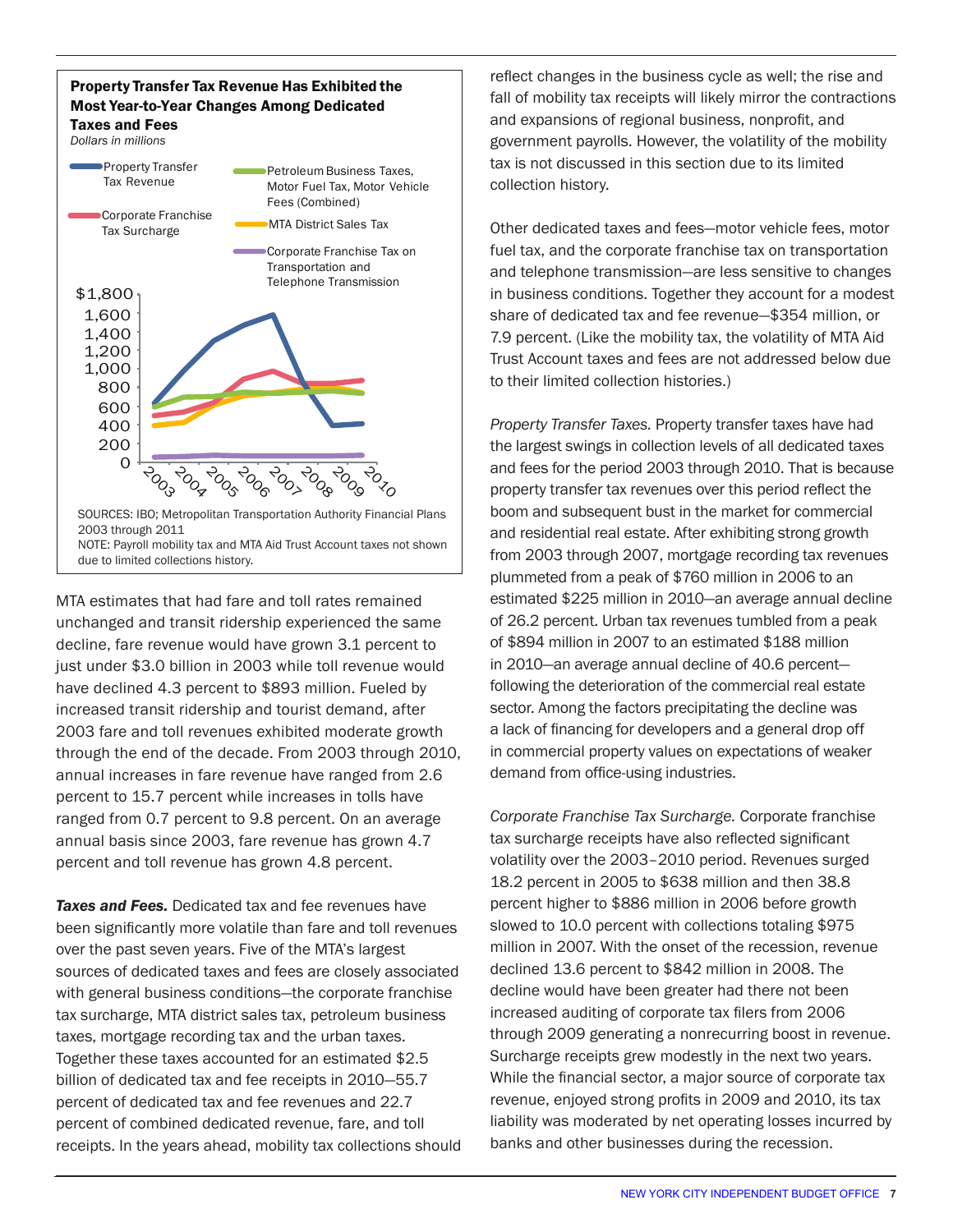#### <span id="page-7-0"></span>A Growing Set of Dedicated Taxes and Fees

**Payroll Mobility Tax** The mobility tax is by far the most significant revenue source for the MTA. Introduced in 2009 to help close an estimated \$1.9 billion deficit, the tax is 34 cents per \$100 of payroll applicable to nearly all employers in the area served by the MTA that have payrolls over \$2,500 each quarter of the year. Corporate and unincorporated businesses, nonprofits, government agencies and school districts are subject to the tax. Revenues from the payroll tax flow into the MTA Finance Fund. These revenues may be used for a variety of purposes by the authority, including debt service and operating expenses. The authority received an estimated \$1.3 billion from the payroll tax in 2010— 30.3 percent of dedicated tax and fee revenues.

**Corporate Franchise Tax Surcharge.** This tax is a 17 percent surcharge on the state franchise taxes of most corporations operating within the area served by the MTA. The surcharge only applies to the portion of franchise taxes levied on business activity that occurs within the MTA's service area. Originally imposed in 1982 as a temporary measure, the surcharge has been amended several times by the state Legislature to postpone its expiration, most recently in 2008, and is currently scheduled to expire in 2013. The surcharge has grown from \$500 million in 2003 to a peak of \$975 million in 2007. In 2010, the MTA estimates that the surcharge contributed \$875 million to the Metropolitan Mass Transportation Operating Assistance Account—19.7 percent of dedicated tax and fee revenues.

*MTA District Sales Tax.* The MTA district sales tax is a 0.375 percent tax on the sale of the same goods and services covered by the state's 4.0 percent sales tax. Sales tax revenue has grown from \$393 million in 2003 to \$609 million in 2005 fueled by a 0.125 percentage point increase in the tax rate. More recently, sales tax revenue peaked at \$803 million in 2009 before declining to an estimated \$741 million in 2010—16.6 percent of dedicated tax and fee revenues.

The state Legislature, New York City, and other local governments have on occasion offered sales tax holidays and exemptions on clothing and footwear costing as much as \$500. While these tax breaks have reduced the overall level of sales tax receipts, the MTA is compensated for the foregone revenue by the state and local governments which each pay half of the cost.

**Petroleum Business Taxes.** Petroleum business taxes are levied statewide on a variety of businesses that refine or sell different types of petroleum-based fuel. The petroleum business tax consists of three taxes: the basic tax, the supplemental tax, and the carrier tax. The basic tax is levied on automotive fuel (gasoline and diesel), aviation gasoline, nonautomotive diesel fuel, and residual petroleum products. The supplemental tax is levied on automotive gasoline and diesel. The carrier tax is levied on fuel purchased by motor carriers outside of New York State but used within the state. The combined petroleum business tax deposits to the Mass Transportation Trust Fund and Metropolitan Mass Transportation Operating Assistance Account that flow to the MTA are estimated by IBO to account for 10.2 percent, or \$452 million, of the dedicated tax and fee revenues in 2010.<sup>4</sup>

The basic and supplemental petroleum business tax rates vary by product. The state fiscal year 2010-2011 basic tax rate for automotive gasoline was 9.8 cents per gallon while the basic tax rate for railroad diesel fuel was 8.5 cents per gallon. The supplemental tax applies only to automotive gasoline and diesel fuel. That rate was set at 6.5 cents per gallon for gasoline and 4.75 cents per gallon for diesel in 2010-2011. The basic and supplemental carrier tax rates are set at the same rates as the basic and supplemental rates that apply to gasoline and diesel.

Both basic and supplemental petroleum business rates are subject to annual adjustments based on the changes in the federal producer price index for refined domestic petroleum production. Tax rates rise with price increases and fall with price decreases. While these rate adjustments could be a significant source of revenue volatility, a hard cap on year-to-year rate changes of 5 percent limits the impact of petroleum price changes on revenues.

*Mortgage Recording Tax.* The state collects mortgage recording taxes (MRT) on residential and commercial mortgages associated with property within the region served by the MTA. There are two kinds of mortgage recording taxes: MRT-1, a tax of 30 cents per \$100 of mortgage value paid by the borrower taking out a mortgage loan, and MRT-2, a tax of 25 cents per \$100 of mortgage value which is paid by the institution that makes a mortgage loan to a borrower. Both MRT-1 and MRT-2 revenues flow directly to the MTA. According to statute, MRT-1 revenue is used to cover MTA headquarters expenses first and bus and railroad expenses second. MRT-2 revenue is first used to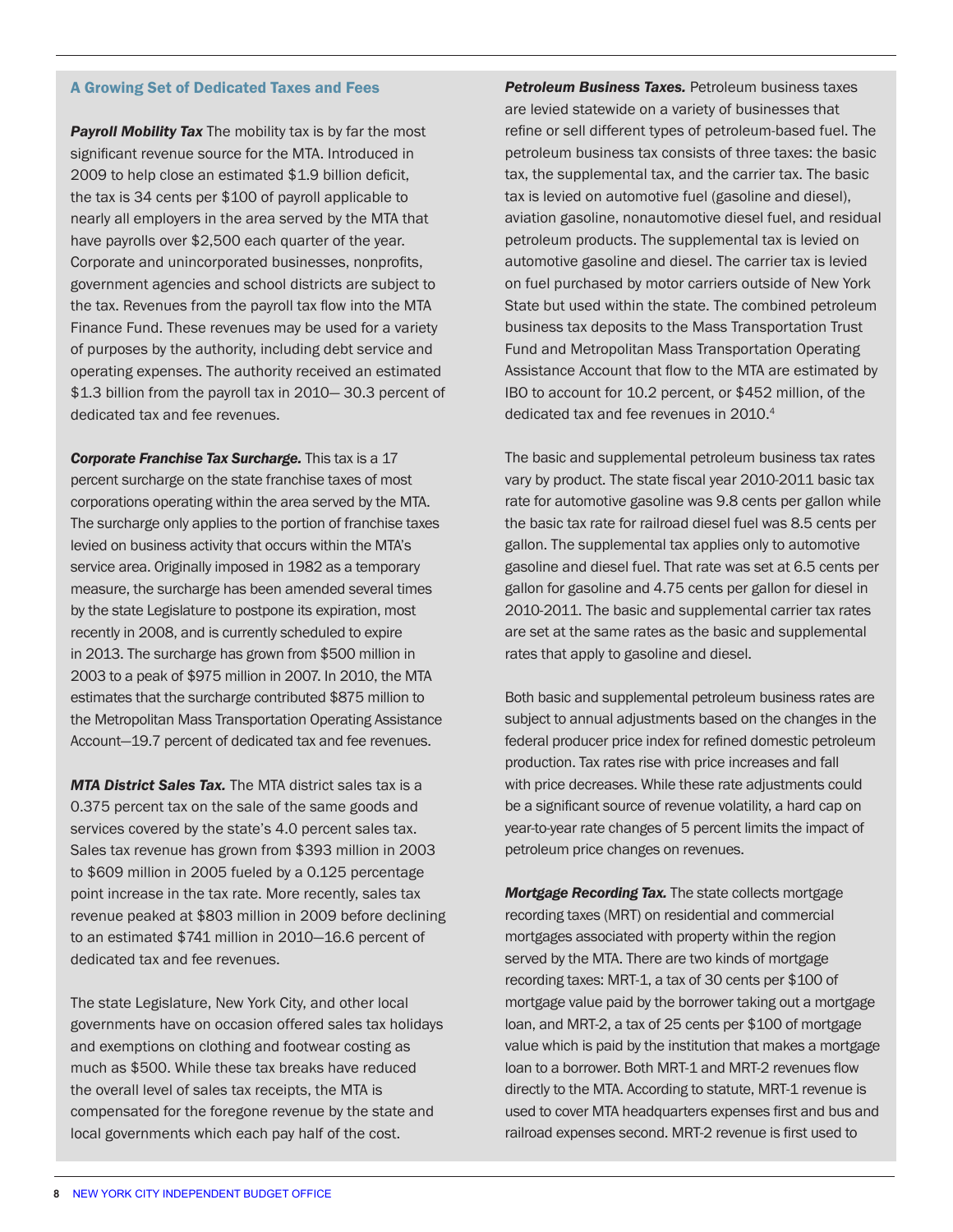support transit systems in Dutchess, Orange, and Rockland counties and, second, to cover various other operating and capital costs of the MTA. In 2010, combined MRT-1 and MRT-2 revenues came to an estimated \$225 million, 5.1 percent of MTA dedicated tax and fee revenues.

*Urban Taxes.* The urban taxes consist of a separate MRT in New York City levied on commercial mortgages, and a real property transfer tax levied on sales of commercial real estate property, which includes apartment buildings. Ninety percent of these taxes flow directly to MTA New York City Transit general operations, 6 percent flow to New York City Transit's paratransit operations, and 4 percent flow to MTA Bus on a monthly basis. Through the urban taxes, the MTA receives about 63 cents on every \$100 of commercial mortgage value greater than or equal to \$500,000 and \$1 on every \$100 of the sales price of commercial property above \$500,000. In 2010, urban tax deposits amounted to an estimated \$188 million, 4.2 percent of total dedicated revenues.

*MTA Aid Trust Account Taxes and Fees.* Other new dedicated revenue sources introduced in 2009 include



SOURCES; IBO; Metropolitan Transportation Authority February 2011 Financial Plan

NOTES: Metropolitan Transit Authority-related entities include New York City Transit, MTA Bus, MTA Long Island Bus, MTA Long Island Rail Road, MTA Metro-North Railroad, Staten Island Railroad, MTA Capital Corporation Company, and MTA Bridges and Tunnels.

supplemental motor vehicle license and registration fees, a supplemental car rental fee, and a 50 cent charge on taxi rides within the MTA service area. These revenues flow into the MTA Aid Trust Account and are used to service debt for MTA Bridges and Tunnels, or to pay for operating and capital costs of the MTA's related entities. For 2010, revenues from these sources are estimated to total \$268 million, 6.0 percent of dedicated taxes and fees.

*Motor Vehicle Fees.* Motor vehicle fees are derived mainly from state vehicle registration and driver license fees. As of 2010, over half of vehicle registration fees and a portion of other motor vehicle-related fees are deposited in the Dedicated Funds Pool with 37 percent flowing to the Mass Transportation Trust Fund. Motor vehicle fees have grown from \$96 million in 2003 to an estimated \$183 million in 2010. Motor vehicle fees accounted for roughly 4 percent of dedicated revenues in 2010, based on IBO's estimate.<sup>5</sup>

*Motor Fuel Taxes.* Motor fuel taxes consist of an 8 cents per gallon tax levied on both gasoline and diesel fuel and paid by fuel distributors registered within New York State. The gasoline rate has been constant since 1972 when the rate was raised a penny per gallon. The diesel fuel rate has been constant since 1996 when it was lowered from 10 cents to 8 cents per gallon. Motor fuel tax revenue has ranged between \$97 million and \$101 million, and accounted for roughly 2 percent of dedicated tax and fee revenues in 2010, according to IBO's estimate.

*Corporate Franchise Taxes on Transportation and*  **Telephone Transmission.** In New York State, two corporate franchise taxes are imposed specifically on trucking and local telephone companies. One is levied on the gross earnings in New York State of the companies. The second tax is levied on the firms' capital stock, capital stock dividends, or a minimum payment of \$75 (whichever is higher). The tax base is unlikely to grow rapidly since the tax is not levied on mobile phone businesses, the most dynamic part of the telecommunications sector. Also excluded from the tax are receipts earned from international and interstate transportation services. From 2003 through 2010, this tax collected between \$52 million and \$71 million, 1.6 percent of dedicated revenues in 2010.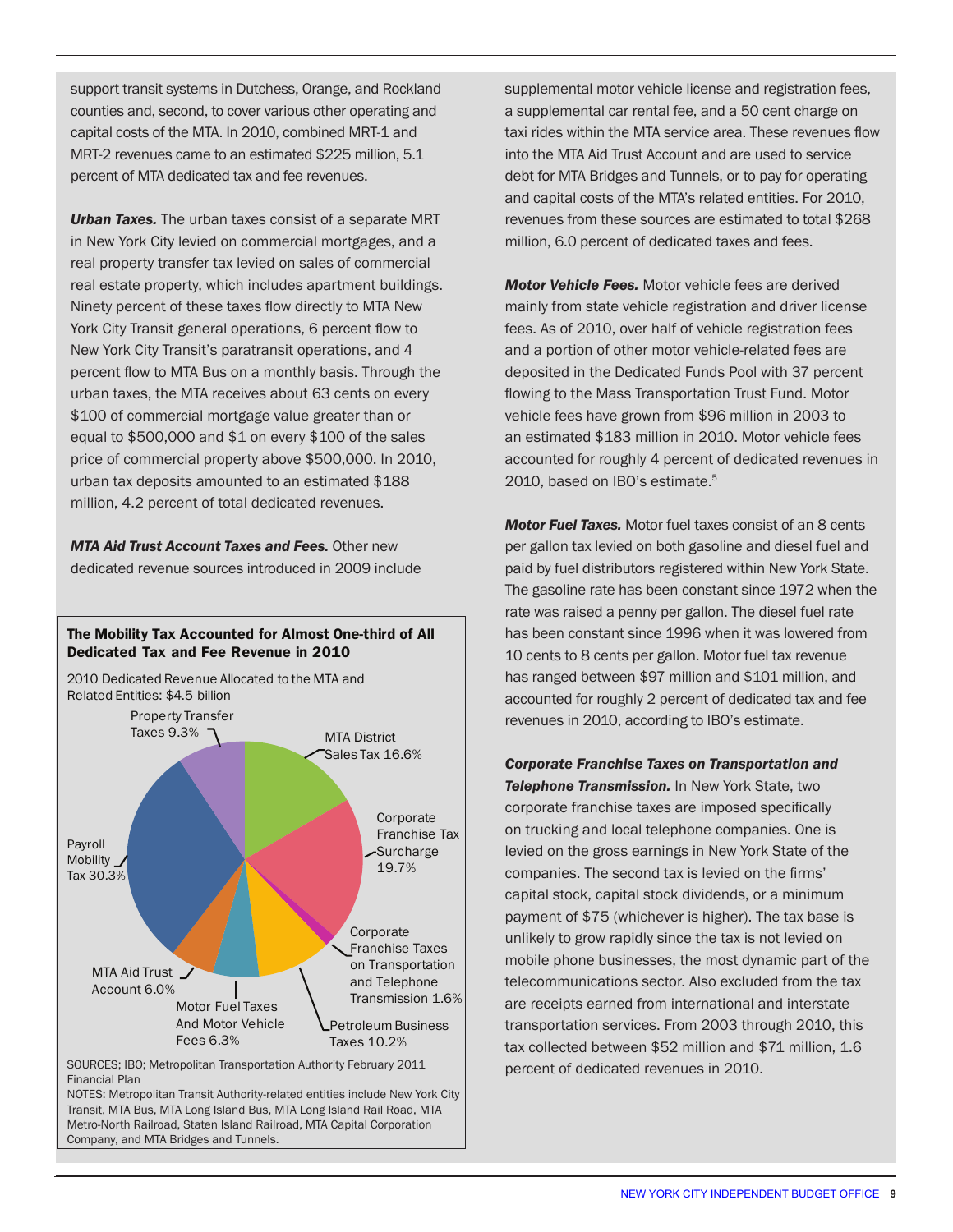*Petroleum Business Taxes.* Legislative changes have affected the level of petroleum business taxes flowing to the dedicated revenue accounts. Annual percentage changes in petroleum business tax receipts from 2003 on ranged from an increase of 17.8 percent in 2004 to a decline of 7.6 percent in 2010—a swing of 25.4 percentage points. The jump in revenue from 2003 to 2004 from \$399 million to \$470 million can be attributed partly to the state Legislature's approval of greater petroleum business tax allocations to the dedicated revenue pool early in the last decade. For example, in state fiscal year 2000– 2001, the Legislature eliminated the minimum taxes on petroleum beginning March 1, 2001 and reduced the rate on commercial heating oil by 33.0 percent beginning September 1, 2002. To offset the revenue losses from the smaller tax levy and the lower rate on commercial heating oil, the Legislature gradually increased the Dedicated Funds Pool's share of the petroleum business taxes and earmarked additional income from motor fuel taxes and vehicle registration fees for the fund.

*MTA District Sales Tax*. The MTA district sales tax is typically less affected by economic changes than other dedicated tax and fee sources due to its diverse tax base. Sales tax revenue grew moderately over the 2003-2010 period, with the exception of 2005–2006 when the MTA transit sales tax was raised from 0.25 percent to 0.375 percent beginning June 1, 2005—a 50 percent increase in the rate. Revenue jumped 43.8 percent in 2005—rising nearly \$200 million to \$609 million—and rose 16.4 percent, or \$100 million, in 2006. Had the tax hike not

taken effect, IBO estimates that revenue would have risen 10.8 percent to \$469 million in 2005 and 0.8 percent to \$473 million in 2006.

*Other Taxes.* The growth of revenue from most other taxes has been affected by changes in statutory allocations and fees. Motor vehicle fee receipts grew rapidly from 2000 through 2003 due to statutory changes in the share of fee revenue dedicated to the Dedicated Funds Pool, and they are likely to again grow rapidly in coming years due to the 25 percent hike in license and registration fees enacted in state fiscal year 2009–2010. MTA revenue from motor fuel tax receipts also grew strongly at the beginning of the decade due to three statutory increases in the percent of motor fuel tax revenue allocated to the Dedicated Funds Pool. After strong growth in the first half of the decade, receipts from the corporate franchise taxes on transportation and telephone transmission declined in 2006 and increased little in subsequent years, in part because taxes on mobile phone businesses, the most dynamic part of the telecommunications sector, are not included in the tax base.

*The Effect of Legislative Appropriations.* Each fiscal year, the Legislature appropriates funds from dedicated tax and fee revenue accounts to meet statutory debt service requirements of the Dedicated Tax Fund and to fund the Transportation District Account which receives a portion of dedicated taxes and fees specifically to help cover the operating expenses of the MTA and its related entities. In recent years the state Legislature has made changes

## The Range of the MTA's Forecast Error for Dedicated Tax and Fee Revenues Is Increased Significantly by the Volatility of Property Transfer Taxes

*Dollars in millions*

|      | <b>Actual Revenues</b> |                                    |                                                    | <b>Forecast Revenues</b>               |                                    |                                                                               | <b>Forecast Errors</b>                 |                 |                                                          |
|------|------------------------|------------------------------------|----------------------------------------------------|----------------------------------------|------------------------------------|-------------------------------------------------------------------------------|----------------------------------------|-----------------|----------------------------------------------------------|
|      | <b>Total Taxes</b>     | <b>Property</b><br><b>Transfer</b> | <b>Taxes and Fees</b><br>Net of<br><b>Property</b> | Total<br><b>Dedicated</b><br>Taxes and | <b>Property</b><br><b>Transfer</b> | <b>Taxes Andl</b><br><b>Fees Net of</b><br><b>Property</b><br><b>Transfer</b> | Total<br><b>Dedicated</b><br>Taxes and | <b>Transfer</b> | <b>Property Taxes and Fees</b><br><b>Net of Property</b> |
|      | and Fees               | <b>Taxes</b>                       | <b>Transfer Taxes</b>                              | <b>Fees</b>                            | <b>Taxes</b>                       | <b>Taxes</b>                                                                  | <b>Fees</b>                            | <b>Taxes</b>    | <b>Transfer Taxes</b>                                    |
| 2005 | \$3,325.5              | \$1,300.9                          | \$2,024.6                                          | \$2,388.6                              | \$648.9                            | \$1,739.7                                                                     | $-28.2%$                               | $-50.1%$        | $-14.1%$                                                 |
| 2006 | 3,876.2                | 1.464.5                            | 2,411.7                                            | 2,910.2                                | 748.0                              | 2,162.2                                                                       | $-24.9%$                               | $-48.9%$        | $-10.3%$                                                 |
| 2007 | 4.106.8                | 1.580.6                            | 2,526.2                                            | 3.329.1                                | 1.081.7                            | 2.247.4                                                                       | $-18.9\%$                              | $-31.6%$        | $-11.0%$                                                 |
| 2008 | 3,297.8                | 855.3                              | 2,442.5                                            | 3,825.6                                | 1,241.2                            | 2,584.4                                                                       | 16.0%                                  | 45.1%           | $-5.5%$                                                  |
| 2009 | 3.739.7                | 389.3                              | 3,350.4                                            | 3.980.2                                | 476.5                              | 3,503.7                                                                       | 6.4%                                   | 22.4%           | $-4.4%$                                                  |
| 2010 | 4.449.9                | 413.1                              | 4.036.8                                            | 4.951.8                                | 541.2                              | 4.410.6                                                                       | 11.3%                                  | 31.0%           | $-8.5%$                                                  |

SOURCES: IBO; Metropolitan Transportation Authority Financial Plans 2005-2011

NOTES: 2010 Data are final estimates per the Metropolitan Transportation Authority's February 2011 Financial Plan. Negative (positive) forecast errors denote under-estimates (over-estimates). February Financial Plans are source of forecast revenues with the exception of 2009. The July Financial Plan was used in 2009 because it contains the first forecasts of the payroll mobility tax and MTA Aid account taxes and fees.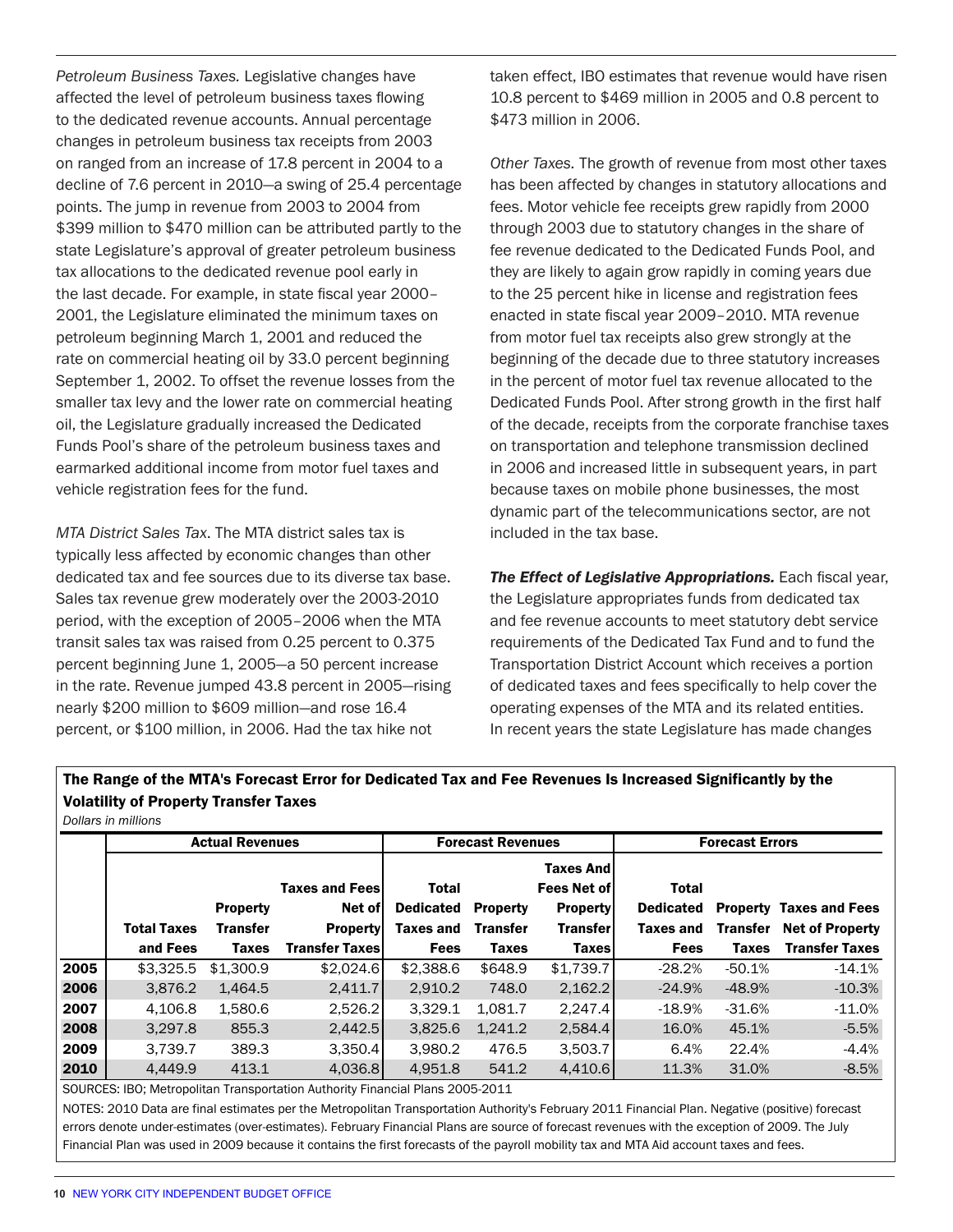to dedicated tax and fee appropriations prior to and after deposits have been made in transit system accounts, subsequently changing the amount of money made available to the MTA.

Since 2009, the state Legislature has approved three reductions to dedicated tax and fee revenue that had already been appropriated by the state Legislature. In December 2009 the state reallocated \$143 million that had been previously appropriated and deposited in the Metropolitan Mass Transportation Operating Assistance Account in order to help close a \$2.7 billion state budget gap. In September 2010, the state reduced \$16.7 million in dedicated tax and fee revenues earmarked for the MTA to make up for shortfalls in funding for the state's Medicaid expenses. In May 2011, the state approved use of \$200 million in transportation operating account receipts to pay debt service on transit bonds that would otherwise be paid out of the state's General Fund. However, \$100 million in existing state economic development capital funds will be used to partially offset this amount, leaving the authority with a net loss of \$100 million.

#### The Challenge of Forecasting Dedicated Revenues

Given the MTA's wide variety of dedicated revenue sources and rapidly changing economic conditions, it can be difficult to accurately forecast tax and fee revenue. In addition to the difficulties state and city forecasters typically experience when they project revenues, there are three reasons the MTA's forecasts have been particularly challenging.

First, the extreme volatility of real property transfer taxes—which accounted for nearly 40 percent of the MTA's dedicated revenues in 2007—made the authority's forecasts of total revenues especially difficult over the past several years.<sup>6</sup> The rapid run-up and subsequent decline of the markets for residential and commercial real estate led forecasters at every level of government (including IBO) to underestimate property transfer tax receipts during the boom and overestimate these receipts during the bust. The MTA was no exception to this trend. Comparing the MTA's February revenue forecasts (the first of three forecasts produced for current-year collections) with actual revenues, the MTA underestimated property transfer tax receipts by close to 50 percent annually in 2005 and 2006 and by 32 percent in 2007. In the following three years, it overestimated these revenues, with the each year's forecast error ranging from 22 percent to 45 percent. These forecast errors are far greater than those for all other dedicated taxes and fee revenue together, which were underestimated

each year during the 2005-2010 period, by as little as 4 percent and by as much as 14 percent.

The volatility of the property transfer taxes is more a problem for the MTA than for the city or state because the authority is far more dependent on these taxes. At the peak of the real estate cycle in 2007, property transfer taxes made up 39.1 percent of the MTA's dedicated taxes and fees, compared with 8.7 percent of total tax receipts for New York City (city fiscal year 2007) and 1.7 percent of New York State's tax receipts (state fiscal year 2007-2008). After three years of steep declines, property transfer taxes accounted for just 9.3 percent of the MTA's dedicated revenues in 2010 compared with 2.6 percent for New York City in city fiscal year 2010 and less than 1 percent of New York State revenues in state fiscal year 2009-2010.<sup>7</sup>

Another problem is that the MTA's February forecasts precede any tax policy changes in the state's adopted budget for the upcoming year. For example, the MTA's February 2005 estimates of MTA district sales tax revenue differ significantly from actual collections because the retail sales tax rate was increased from 0.25 percent to 0.375 percent in June 2005. February 2005 sales tax estimates appear to significantly underestimate expected revenue because they were calculated using the 0.25 percent tax rate as opposed to the new 0.375 percent rate.

A third difficulty arises because taxes with a limited history of collections are particularly hard to forecast accurately. Two major sources of MTA revenue, the payroll mobility tax and trust account taxes and fees, were introduced in 2009. Most of the MTA's \$381 million revenue shortfall in 2010 was due to lower-than-expected payroll mobility tax collections. The mobility tax underperformed February 2010 estimates by \$321 million (23.8 percent). The February 2010 forecast for the mobility tax of \$1.7 billion was based partially on the expected receipt of \$179 million in delayed 2009 mobility tax liabilities from businesses payments that failed to materialize. In July 2010, the authority revised the mobility tax forecast down by \$386 million to \$1.2 billion, reflecting both lower-than-expected receipts for the first half of the year and the lack of income from the delayed payments. $8$  Mobility tax receipts are estimated at \$1.3 billion for 2010—an increase from the July 2010 outlook, but still \$321 million lower than the authority's February 2010 forecast.

MTA Aid Trust Account taxes and fees also fell short of the forecasts. These revenues came in \$60 million lower—22.4